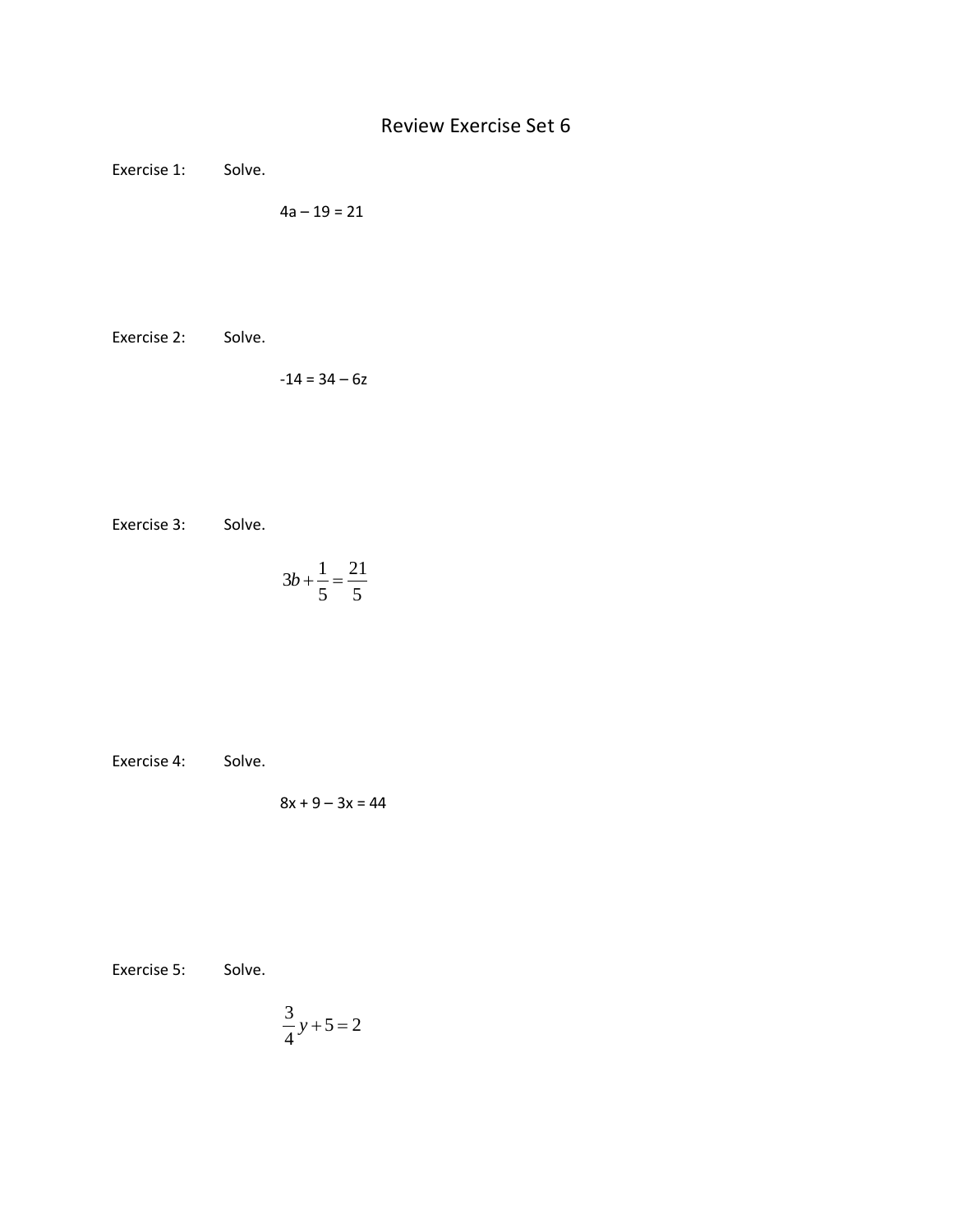## Review Exercise Set 6 Answer Key

Exercise 1: Solve.

$$
4a - 19 = 21
$$
  
\n
$$
4a - 19 + 19 = 21 + 19
$$
  
\n
$$
4a = 40
$$
  
\n
$$
4a \div 4 = 40 \div 4
$$
  
\n
$$
a = 10
$$

Exercise 2: Solve.

$$
-14 = 34 - 6z
$$
  
\n
$$
-14 - 34 = 34 - 34 - 6z
$$
  
\n
$$
-48 = -6z
$$
  
\n
$$
-48 \div -6 = -6z \div -6
$$
  
\n
$$
8 = z
$$

Exercise 3: Solve.

$$
3b + \frac{1}{5} = \frac{21}{5}
$$
  
\n
$$
3b + \frac{1}{5} - \frac{1}{5} = \frac{21}{5} - \frac{1}{5}
$$
  
\n
$$
3b = \frac{20}{5}
$$
  
\n
$$
3b = 4
$$
  
\n
$$
3b \div 3 = 4 \div 3
$$
  
\n
$$
b = \frac{4}{3}
$$

Exercise 4: Solve.

 $8x + 9 - 3x = 44$  $5x + 9 = 44$  $5x + 9 - 9 = 44 - 9$  $5x = 35$ 

**x = 7**

 $5x \div 5 = 35 \div 5$